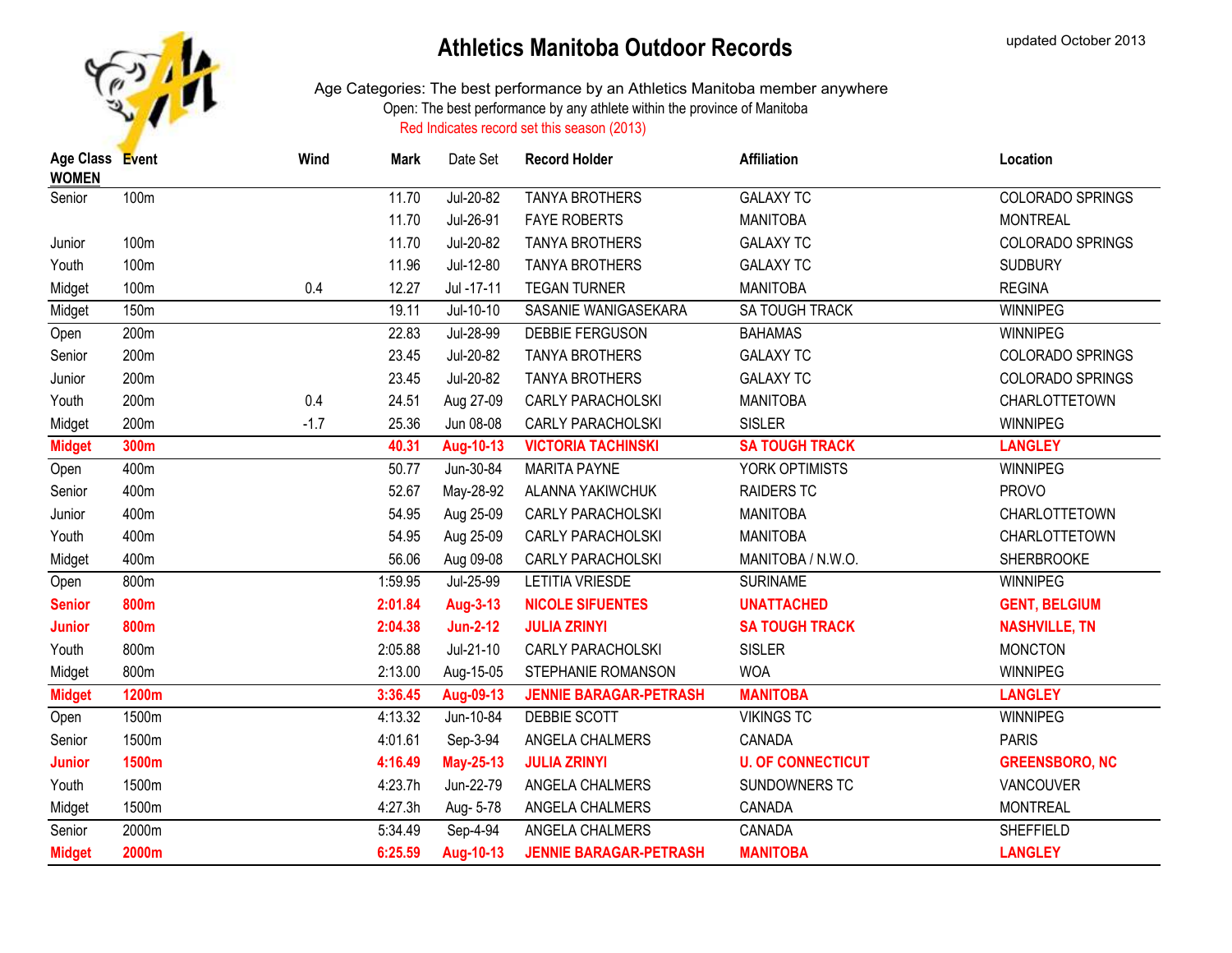

| Age Class Event<br><b>WOMEN</b> |              |                | Wind     | <b>Mark</b> | Date Set         | <b>Record Holder</b>         | <b>Affiliation</b>              | Location            |
|---------------------------------|--------------|----------------|----------|-------------|------------------|------------------------------|---------------------------------|---------------------|
| Open                            | 3000m        |                |          | 9:02.69     | Jul-01-84        | <b>LYNNE WILLIAMS</b>        | VALLEY ROYALS                   | WINNIPEG            |
| Senior                          | 3000m        |                |          | 8:32.17     | Aug-23-94        | ANGELA CHALMERS              | <b>CANADA</b>                   | <b>VICTORIA</b>     |
| Junior                          | 3000m        |                |          | 9:14.81     | Aug-16-85        | PAM KLASSEN                  | <b>MANITOBA</b>                 | ST. JOHN'S          |
| Youth                           | 3000m        |                |          | 9:29.0h     | May-23-82        | CAROL HOWE                   | <b>RAIDERS TC</b>               | ST. JOHN'S          |
| Open                            | 5000m        |                |          | 15:56.19    | Jun-26-99        | <b>KATHY BUTLER</b>          | PACIFIC STORM                   | WINNIPEG            |
| <b>Senior</b>                   | 5000m        |                |          | 15:27.58    | <b>APR 26/13</b> | <b>NICOLE SIFUENTES</b>      | <b>UNATTACHED</b>               | <b>STANFORD, CA</b> |
| Junior                          | 5000m        |                |          | 17:23.28    | Aug-15-05        | SARAH-ANNE BRAULT            | <b>COLLEGE LOUIS RIEL</b>       | <b>REGINA</b>       |
| Open                            | 10000m       |                |          | 32:56.51    | Jul-28-99        | N. ROCHA DE LA CRUZ          | <b>MEXICO</b>                   | WINNIPEG            |
| Senior                          | 10000m       |                |          | 32:29.69    | May 4-08         | ANDREA GROVE-MCDONOUGH       | <b>MOUNTAIN WEST TRACK CLUB</b> | PALO ALTO, CA       |
| Junior                          | 10000m       |                |          | 34:29.13    | Mar-31-01        | MICHELLE CARSON              | <b>UNATTACHED</b>               | <b>STANFORD</b>     |
| Midget                          | 80mH         | 0.762m-8.0m    |          | 12.10       | Jul 11-09        | MICHELLE HEBERT              | <b>MANITOBA</b>                 | <b>MEDICINE HAT</b> |
| Open                            | 100mH        | $0.84m - 8.5m$ |          | 12.76       | Jun-26-99        | KETURAH ANDERSON             | PHOENIX ATHLETICS               | <b>WINNIPEG</b>     |
| Senior                          | 100mH        | $0.84m - 8.5m$ |          | 13.83       | Jun-26-99        | <b>JANNA NIKKEL</b>          | <b>ECHO ATHLETICS</b>           | WINNIPEG            |
| Junior                          | 100mH        | $0.84m - 8.5m$ |          | 13.88       | Jul-20-91        | <b>JANNA NIKKEL</b>          | CANADA                          | <b>KINGSTON</b>     |
| Youth                           | <b>100mH</b> | 0762m-8.5m     | $-2.0$   | 15.12       | Aug-9-13         | <b>ROBYN WEAR</b>            | <b>MANITOBA</b>                 | <b>LANGLEY</b>      |
| Midget                          | 200mH        | 0.762m-35m     |          | 29.42       | Jul 11-09        | MICHELLE HEBERT              | <b>MANITOBA</b>                 | <b>MEDICINE HAT</b> |
| Youth                           | 300mH        | 0.762m-35m     |          | 43.65       | Jul-21-10        | MELISSA KITCHING             | <b>MANITOBA</b>                 | WINNIPEG            |
| Open                            | 400mH        | 0.762m-35m     |          | 53.44       | Jul-28-99        | <b>DAIMI PERNIA FIGUEROA</b> | <b>CUBA</b>                     | <b>WINNIPEG</b>     |
| Senior                          | 400mH        | 0.762m-35m     |          | 59.48       | May-26-86        | <b>RUTH HADDEN</b>           | <b>TAKUS TC</b>                 | <b>PROVO</b>        |
| Junior                          | 400mH        | 0.762m-35m     |          | 59.66       | Jul-27-85        | RUTH HADDEN                  | <b>TAKUS TC</b>                 | <b>BURNABY</b>      |
| Youth                           | 400mH        | 0.762m-35m     |          | 1:01.68     | Jul-30-89        | <b>LISA OMICHINSKI</b>       | <b>MANITOBA</b>                 | SHERWOOD PARK       |
| <b>Midget</b>                   | 1500m        | <b>StpICh</b>  | no water | 5:33.69     | Aug-10-13        | <b>RITHIKHA RAJAMOHAN</b>    | <b>MANITOBA</b>                 | <b>LANGLEY</b>      |
| <b>Senior</b>                   | 2000m        | <b>StpICh</b>  |          | 6:45.40     | Aug-16-13        | <b>ERIN TESCHUK</b>          | <b>MANITOBA</b>                 | <b>SHERBROOKE</b>   |
| <b>Junior</b>                   | 2000m        | <b>StpICh</b>  |          | 6:45.40     | Aug-16-13        | <b>ERIN TESCHUK</b>          | <b>MANITOBA</b>                 | <b>SHERBROOKE</b>   |
| Youth                           | 2000m        | <b>StpICh</b>  |          | 7:19.61     | Aug-15-05        | <b>ALEX BELL</b>             | <b>MANITOBA</b>                 | <b>REGINA</b>       |
| Midget                          | 2000m        | <b>StpICh</b>  |          | 7:53.66     | May 25-09        | <b>TAYLOR SPRAGUE</b>        | SA TOUGH TRACK                  | WINNIPEG            |
| Open                            | 3000m        | <b>StpICh</b>  |          | 10:17.55    | Jun-27-99        | <b>KAREN HARVEY</b>          | S. WINDSOR KC                   | <b>WINNIPEG</b>     |
| Senior                          | 3000m        | StplCh         |          | 10:22.92    | Apr-10-04        | MICHELLE CARSON              | <b>MICHIGAN STATE</b>           | <b>EAST LANSING</b> |
| Junior                          | 3000m        | <b>StpICh</b>  |          | 11:38.86    | Aug-08-07        | MÉLANIE GRÉGOIRE             | <b>MANITOBA WCSG</b>            | STRATHCONA COUNTY   |
| Youth                           | 3000m        | <b>StpICh</b>  |          | 11:56.89    | Jun-24-06        | JANELLE GAUDET               | STRIDE AHEAD TOUGH TRACK        | <b>WINNIPEG</b>     |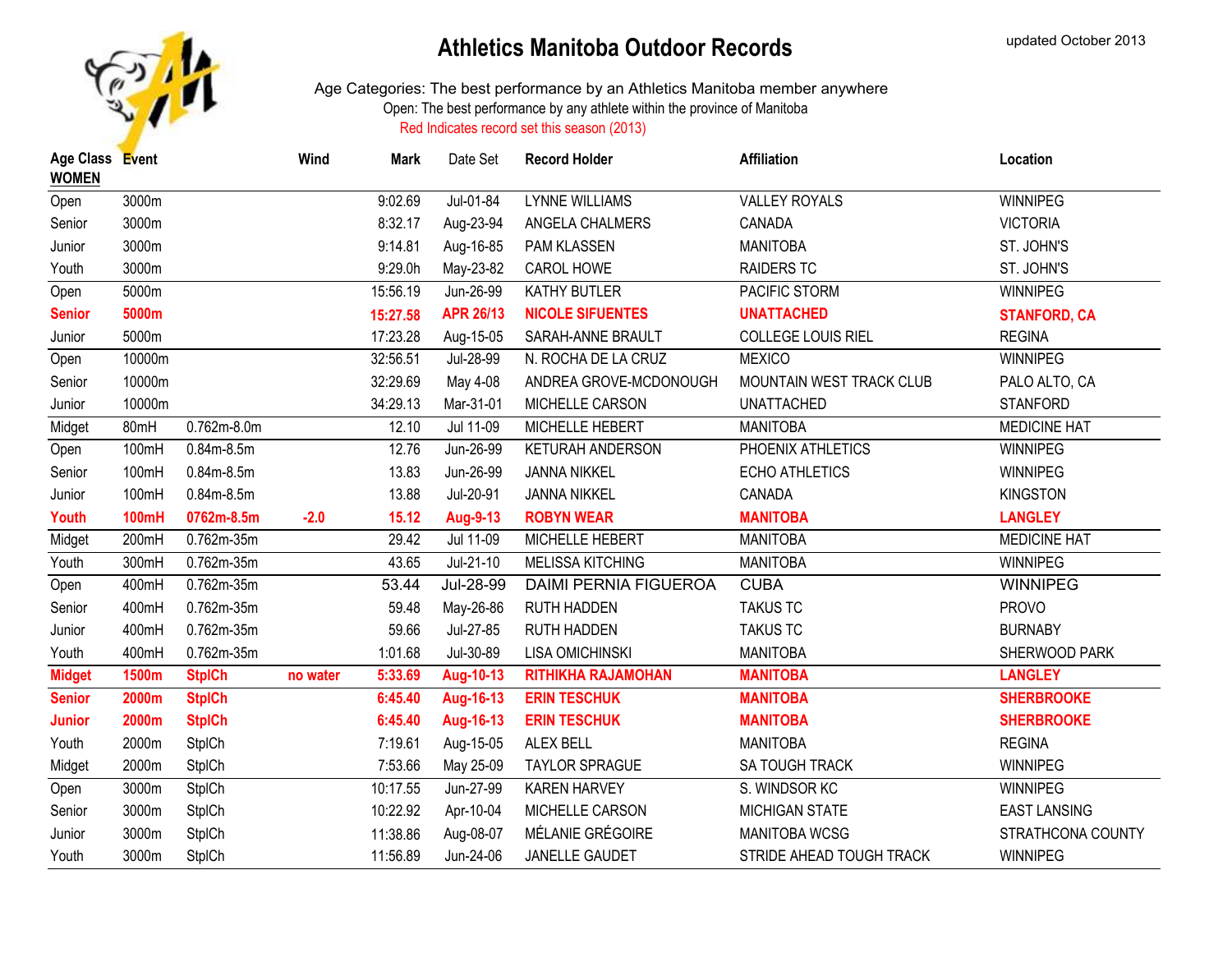

| Age Class Event<br><b>WOMEN</b> |        |       | Wind | <b>Mark</b> | Date Set   | <b>Record Holder</b> | <b>Affiliation</b>                                                 | Location          |
|---------------------------------|--------|-------|------|-------------|------------|----------------------|--------------------------------------------------------------------|-------------------|
| Open                            | 4x100m | Relay |      | 42.62       | Jul-30-99  | <b>JAMAICA</b>       | K. RICHARDS, A. BAILEY, B. GRANT, P.<br><b>GOWDIE</b>              | <b>WINNIPEG</b>   |
| Senior                          | 4x100m | Relay |      | 46.32       | Aug-15-81  | <b>MANITOBA</b>      | CHERYL CROXFORD SANDY GILKES<br>TANYA BROTHERS FAYE ROBERTS        | THUNDER BAY       |
| Junior                          | 4x100m | Relay |      | 47.26       | Jun-21-80  | <b>MANITOBA</b>      | TANYA BROTHERS FAYE ROBERTS<br>ELYSA JAMEN CHANTAL ASTON           | WINNIPEG          |
| Youth                           | 4x100m | Relay |      | 47.26       | Jun-21-80  | <b>MANITOBA</b>      | TANYA BROTHERS FAYE ROBERTS<br>ELYSA JAMEN CHANTAL ASTON           | WINNIPEG          |
| Midget                          | 4x100m | Relay |      | 49.89       | Aug-09-09  | <b>MANITOBA</b>      | S. WANIGASEKARA, AMY ANDRUSHKO,<br>MICHELLE HEBERT, KATIE STAUB    | <b>SHERBROOKE</b> |
| Open                            | 4x200m | Relay |      | 1:39.9h     | May-01-82  | <b>GALAXY TC</b>     | SANDY GILKES, TANYA BROTHERS,<br>CHANTEL ASTON, DONNA FERGUSON     | <b>WINNIPEG</b>   |
| Senior                          | 4x200m | Relay |      | 1:39.9h     | May-01-82  | <b>GALAXY TC</b>     | SANDY GILKES, TANYA BROTHERS,<br>CHANTEL ASTON, DONNA FERGUSON     | WINNIPEG          |
| Junior                          | 4x200m | Relay |      | 1:45.8h     | Jul-10-77  | <b>WINGS TC</b>      | MONA COCHINGYAN, LISA POLESCHUK,<br>KAREN POWELL, PENNY GILHULY    | WINNIPEG          |
| Youth                           | 4x200m | Relay |      | 1:47.8h     | May-01-81  | <b>TAKUS TC</b>      | LESLIE ALISON DOROTHY MACKENZIE<br>ANDREA PACI NANCY MCCUAIG       | <b>WINNIPEG</b>   |
| Midget                          | 4x200m | Relay |      | 1:48.20     | Jun-14-87  | <b>TAKUS TC</b>      | JANNA NIKKEL, SHERRIE REIMER,<br>LINDSAY INGRAM, CATHY ADAMS       | WINNIPEG          |
| Open                            | 4x400m | Relay |      | 3:26.70     | Jul-30-99  | <b>CUBA</b>          | J. DUPORTY, Z. CALATAYUD, I. BONNE,<br>D. PERNIA                   | WINNIPEG          |
| Senior                          | 4x400m | Relay |      | 3:47.0h     | Aug-14-79  | <b>MANITOBA</b>      | MAVIS CURTIS, C. MACPHERSON,<br>NANCY RETTIE, ANGELA CHALMERS      | <b>SASKATOON</b>  |
| Junior                          | 4x400m | Relay |      | 3:50.5h     | Aug- 1-77  | <b>MANITOBA</b>      | MAVIS CURTIS, MAUREEN HOUGHTON,<br>ROSANNE MURPHY, M COCHINGYAN    | ST. JOHN'S        |
| Youth                           | 4x400m | Relay |      | 3:51.75     | Aug - 7-11 | <b>MANITOBA</b>      | AMY ANDRUSHKO, ERIN TESCHUK, JULIA OTTAWA<br>ZRINYI, MELANIE BARAN |                   |
| Midget                          | 4x400m | Relay |      | 4:07.95     | Jul 18-09  | <b>WPG OPTIMIST</b>  | KATIE TAKATCH, KATIE LAVALLEE,<br>MICHELLE HEBERT, ERIN TESCHUK    | <b>WINNIPEG</b>   |
| Open                            | 4x800m | Relay |      | 9:03.9h     | May-01-82  | RAIDERS TC           | NANCY RETTIE, CAROL HOWE, VICKI<br>AGAR, SANDY RETTIE              | WINNIPEG          |
| Senior                          | 4x800m | Relay |      | 9:03.9h     | May-01-82  | <b>RAIDERS TC</b>    | NANCY RETTIE, CAROL HOWE, VICKI<br>AGAR, SANDY RETTIE              | <b>WINNIPEG</b>   |
| Junior                          | 4x800m | Relay |      | 9:35.0h     | May-14-88  | RAIDERS TC           | C. MURPHY, A. PERNITSKY, J. NEUFELD, WINNIPEG<br>M. BUISSON        |                   |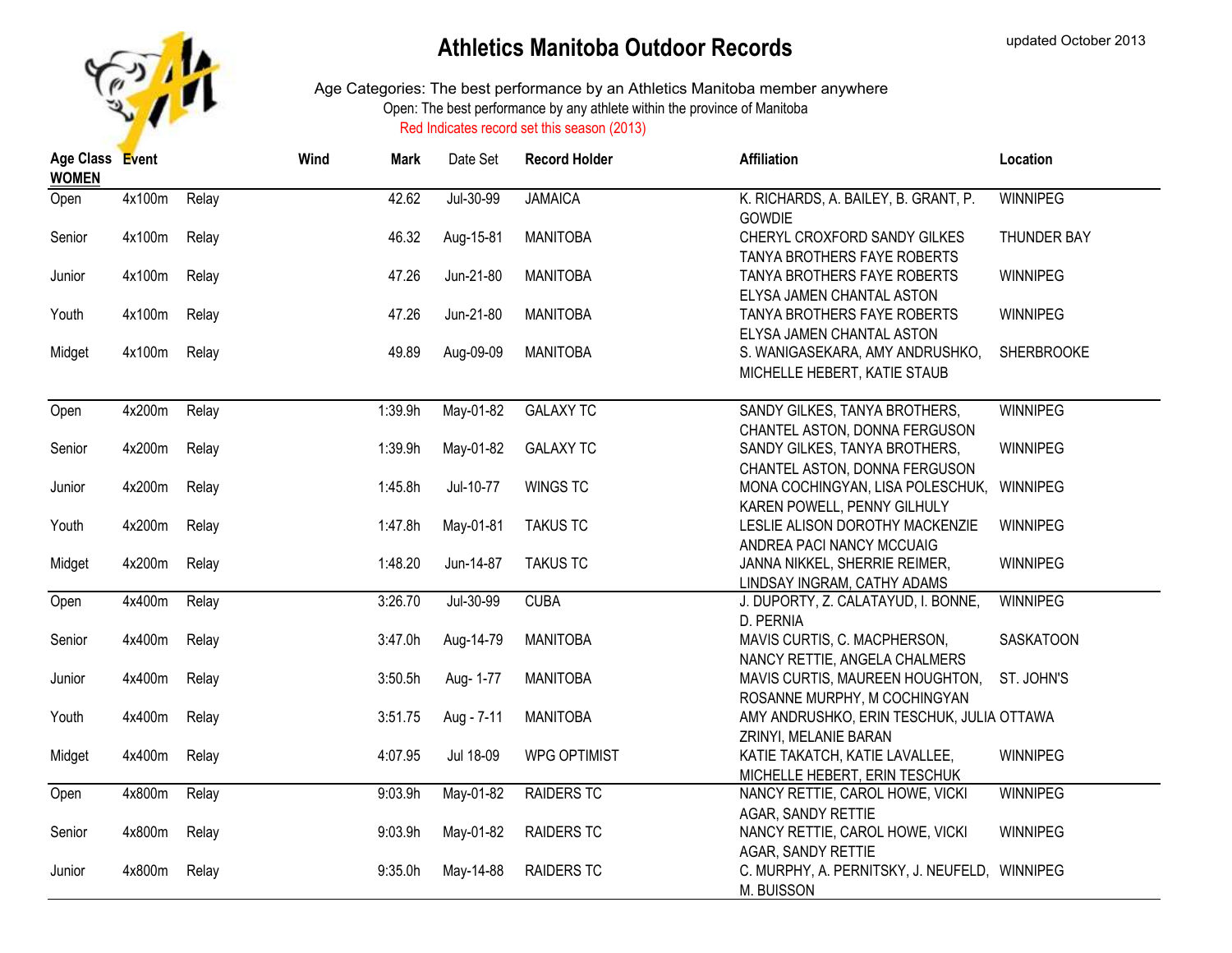

| Age Class Event<br><b>WOMEN</b> |       |                   | Wind            | Mark     | Date Set         | <b>Record Holder</b>     | <b>Affiliation</b>                                                | Location          |
|---------------------------------|-------|-------------------|-----------------|----------|------------------|--------------------------|-------------------------------------------------------------------|-------------------|
| Open                            | 1600m | Sprt Medly        | $4 - 2 - 2 - 8$ | 4:09.3h  | May-14-88        | RAIDERS TC               | NANCY TAYLOR, HEATHER LEE-KIN, M.                                 | WINNIPEG          |
|                                 |       |                   |                 |          |                  |                          | <b>BRAITHWAITE, BRENDA BAKER</b>                                  |                   |
| Senior                          | 1600m | <b>Sprt Medly</b> | $4 - 2 - 2 - 8$ | 4:09.3h  | May-14-88        | <b>RAIDERS TC</b>        | NANCY TAYLOR, HEATHER LEE-KIN, M.                                 | <b>WINNIPEG</b>   |
|                                 |       |                   |                 |          |                  |                          | BRAITHWAITE, BRENDA BAKER                                         |                   |
| Junior                          | 1600m | Sprt Medly        | $4 - 2 - 2 - 8$ | 4:10.2h  | May-14-88        | <b>RAIDERS TC</b>        | CHERYL MURPHY, LEANNE HARRISON,                                   | WINNIPEG          |
|                                 |       |                   |                 |          |                  |                          | TRISHA BEST, A. PERNITSKY                                         |                   |
| Youth                           | 1600m | Sprt Medly        | $4 - 2 - 2 - 8$ | 4:26.75  | Jun-16-01        | <b>MANITOBA</b>          | <b>MANITOBA</b>                                                   | <b>BRANDON</b>    |
| Midget                          | 1600m | Sprt Medly        | $4 - 2 - 2 - 8$ | 4:08.09  | Aug 10-08        | MANITOBA/NWO             | MEAGAN PARACHOLSKI, MELISSA                                       | <b>SHERBROOKE</b> |
|                                 | 4000m | Dist Medly        | 4-8-12-16       | 12:52.7h | May-14-88        | <b>RAIDERS TC</b>        | KITCHING, AMY ANDRUSHKO, CARLY<br>CAROL BOYLE, VICKI AGAR, CHERYL | WINNIPEG          |
| Open                            |       |                   |                 |          |                  |                          | MURPHY, VELVET CADRE                                              |                   |
| Senior                          | 4000m | Dist Medly        | 4-8-12-16       | 12:52.7h | May-14-88        | RAIDERS TC               | CAROL BOYLE, VICKI AGAR, CHERYL                                   | WINNIPEG          |
|                                 |       |                   |                 |          |                  |                          | MURPHY, VELVET CADRE                                              |                   |
| Open                            |       | High Jump         |                 | 1.94m    | Jul-01-84        | <b>DEBBIE BRILL</b>      | <b>BC</b>                                                         | <b>WINNIPEG</b>   |
| Senior                          |       | High Jump         |                 | 1.79m    | Aug-20-97        | <b>TAMMY MAHON</b>       | <b>MANITOBA</b>                                                   | <b>BRANDON</b>    |
| Junior                          |       | High Jump         |                 | 1.79m    | Aug-20-97        | <b>TAMMY MAHON</b>       | <b>MANITOBA</b>                                                   | <b>BRANDON</b>    |
| Youth                           |       | High Jump         |                 | 1.79m    | Aug-20-97        | <b>TAMMY MAHON</b>       | <b>MANITOBA</b>                                                   | <b>BRANDON</b>    |
| Midget                          |       | High Jump         |                 | 1.73m    | Jul- 1-95        | <b>TAMMY MAHON</b>       | <b>TREHERNE</b>                                                   | WINNIPEG          |
|                                 |       |                   |                 | 1.73m    | Aug-10-96        | <b>TAMMY MAHON</b>       | <b>UNATTACHED</b>                                                 | <b>KITCHENER</b>  |
| Open                            |       | Pole Vault        |                 | 4.51m    | Jul-15-05        | DANA BULLER              | <b>KITCHENER</b>                                                  | WINNIPEG          |
| Senior                          |       | Pole Vault        |                 | 4:30m    | Jun-30-12        | <b>VICTORIA DRESSLER</b> | <b>WOA</b>                                                        | CALGARY           |
| <b>Junior</b>                   |       | <b>Pole Vault</b> |                 | 3.65m    | <b>Jun 25-13</b> | <b>SAMANTHA ALLEGRO</b>  | <b>WOA</b>                                                        | <b>WINNIPEG</b>   |
| Youth                           |       | Pole Vault        |                 | 3.41m    | Jul 3-09         | <b>SARAH BOILA</b>       | <b>WOA</b>                                                        | <b>WINNIPEG</b>   |
| Midget                          |       | Pole Vault        |                 | 2.95m    | May 23-08        | CARISSA GAUTHIER         | <b>WOA</b>                                                        | WINNIPEG          |
| Open                            |       | Long Jump         |                 | 6.59m    | Jul-24-99        | <b>MAUREEN MAGGI</b>     | <b>BRAZIL</b>                                                     | <b>WINNIPEG</b>   |
| Senior                          |       | Long Jump         |                 | 6.39m    | Apr-14-91        | <b>LAVERN CLARKE</b>     | <b>U. OF NEW MEXICO</b>                                           | ALBEQUERQUE, NM   |
| <b>Junior</b>                   |       | <b>Long Jump</b>  |                 | 5.83m    | Aug- 1-68        | <b>KAY THOMSON</b>       | <b>FLYING MAC</b>                                                 | <b>TORONTO</b>    |
|                                 |       |                   |                 | 5.83m    | <b>Jul-28-13</b> | <b>JOY BECKER</b>        | <b>MANITOBA</b>                                                   | <b>CALGARY</b>    |
| Youth                           |       | Long Jump         |                 | 5.78m    | Jun-23-90        | <b>JANNA NIKKEL</b>      | <b>MANITOBA</b>                                                   | BLAINE, WA        |
| Midget                          |       | Long Jump         |                 | 5.42m    | Jun-8-88         | <b>GLADYS NORTEY</b>     | <b>SISLER</b>                                                     | WINNIPEG          |
| Open                            |       | Triple Jump       |                 | 14.77m   | Jul-28-99        | YAMILE ALDAMA POZA       | <b>CUBA</b>                                                       | <b>WINNIPEG</b>   |
| Senior                          |       | Triple Jump       |                 | 13.04m   | Mar-23-91        | <b>LAVERN CLARKE</b>     | <b>U. OF NEW MEXICO</b>                                           | ALBEQUERQUE, NM   |
| Junior                          |       | Triple Jump       |                 | 12.04m   | Jul-30-93        | <b>MELISSA HABOK</b>     | <b>BRANDON RIVALS</b>                                             | COQUITLAM         |
| Youth                           |       | Triple Jump       |                 | 11.55m   | Aug - 7-11       | SASANIE WANIGASEKARA     | <b>MANITOBA</b>                                                   | <b>OTTAWA</b>     |
| Midget                          |       | Triple Jump       |                 | 11.07m   | Jun 23-98        | ALANNA BOUDREAU          | <b>WOA</b>                                                        | <b>WINNIPEG</b>   |
|                                 |       |                   |                 |          |                  |                          |                                                                   |                   |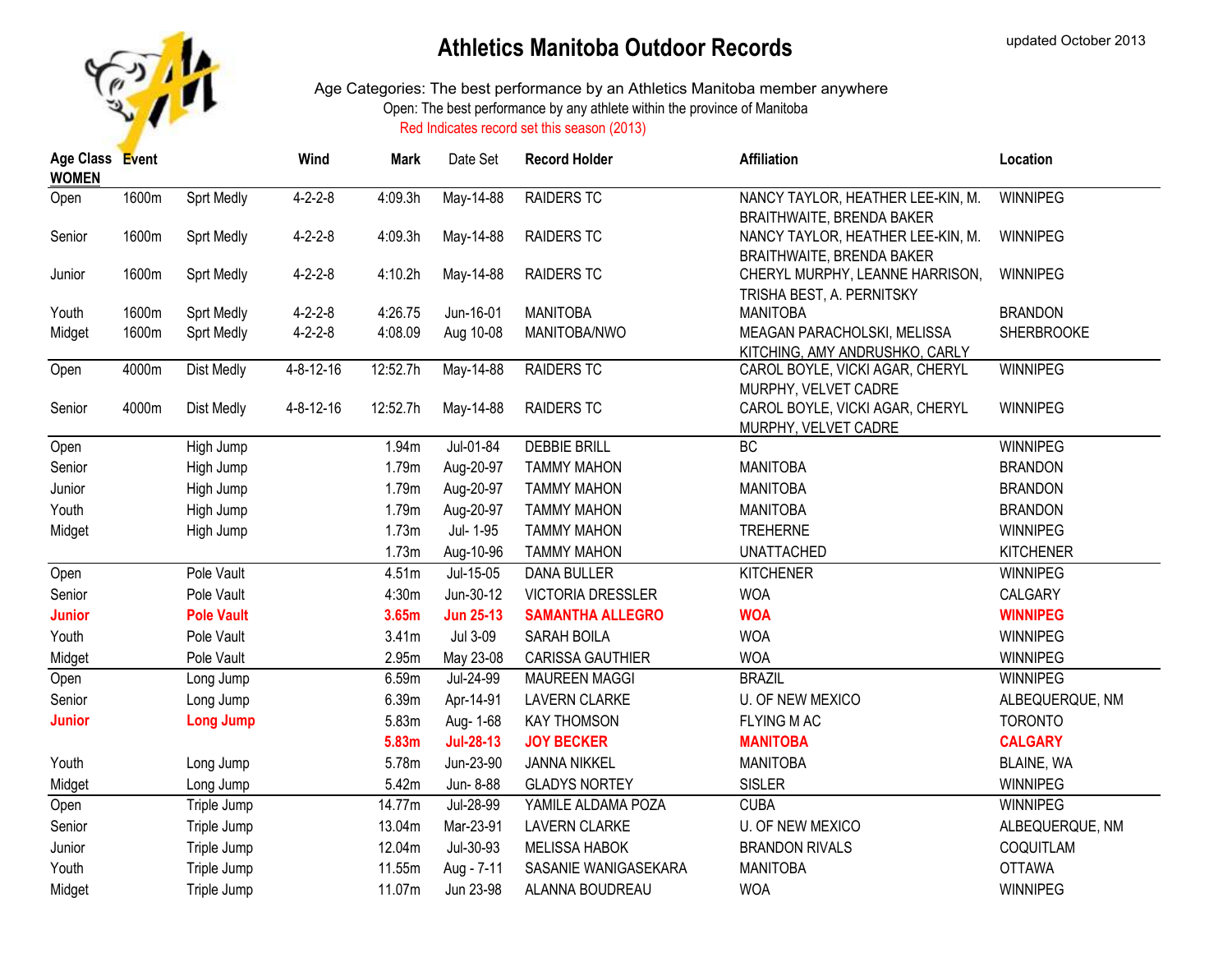

| Age Class Event<br><b>WOMEN</b> |               |                   | Wind             | <b>Mark</b> | Date Set         | <b>Record Holder</b>      | <b>Affiliation</b>              | Location          |
|---------------------------------|---------------|-------------------|------------------|-------------|------------------|---------------------------|---------------------------------|-------------------|
| Open                            |               | Shot Put          | 4kg              | 19.06m      | Jul-27-99        | <b>CONNIE PRICE-SMITH</b> | <b>USA</b>                      | <b>WINNIPEG</b>   |
| Senior                          |               | Shot Put          | 4kg              | 16.99m      | Jun- 7-87        | MELODY TORCOLACCI         | <b>MANITOBA</b>                 | <b>KELOWNA</b>    |
| Junior                          |               | Shot Put          | 4kg              | 13.82m      | Apr-29-89        | SUSANNE DANDENAULT        | <b>U OF WASHINGTON</b>          | FLAGSTAFF, AZ     |
| Youth                           |               | Shot Put          | 4kg              | 12.64m      | Jun-29-86        | SUSANNE DANDENAULT        | <b>AOTC</b>                     | ST. JOHN          |
| Youth                           | <b>NEW wt</b> | <b>Shot Put</b>   | 3kg              | 11.74m      | <b>Jul-28-13</b> | <b>DEANDRA HOWARD</b>     | <b>MANITOBA</b>                 | <b>CALGARY</b>    |
| Midget                          |               | Shot Put          | 4kg              | 12.55m      | Jun-26-85        | SUSANNE DANDENAULT        | <b>AOTC</b>                     | WINNIPEG          |
| <b>Midget</b>                   |               | <b>Shot Put</b>   | 3kg              | 10.79m      | <b>Jun 25-13</b> | <b>KEARA ANDREW</b>       | <b>WPG OPTIMIST</b>             | <b>WINNIPEG</b>   |
| Open                            |               | Hammer            | 4kg              | 67.79m      | Jul-08-00        | DAWN ELLERBE              | <b>NYAC</b>                     | <b>WINNIPEG</b>   |
| Senior                          |               | Hammer            | 4kg              | 56.26m      | Jun-11-93        | <b>THERESA BRICK</b>      | <b>AOTC</b>                     | <b>WINNIPEG</b>   |
| Junior                          |               | Hammer            | 4kg              | 46.86m      | Jun-30-93        | NOREENA BODAGLO           | <b>AOTC</b>                     | COQUITLAM         |
| Youth                           |               | Hammer            | 4kg              | 29.65m      | Jul-25-10        | ALEXA MATWYCZUK           | <b>MANITOBA</b>                 | <b>WINNIPEG</b>   |
| <b>Youth</b>                    | <b>NEW wt</b> | <b>Hammer</b>     | 3kg              | 50.43m      | <b>May-18-13</b> | <b>MADELINE BEAUVAIS</b>  | <b>STRIDE AHEAD TOUGH TRACK</b> | <b>LETHBRIDGE</b> |
| Midget                          |               | Hammer            | 4kg              | 23.58m      | Aug- 7-94        | RAPHAEL DICOSMO           | <b>MANITOBA</b>                 | <b>OTTAWA</b>     |
| Midget                          |               | Hammer            | 3kg              | 45.50m      | Aug-19-12        | MADELINE BEAUVAIS         | STRIDE AHEAD TOUGH TRACK        | CHARLOTTETOWN     |
| Open                            |               | <b>Discus</b>     | 1kg              | 60.92m      | Jul-30-99        | ELISANGELA ADRIANO        | <b>BRAZIL</b>                   | <b>WINNIPEG</b>   |
| Senior                          |               | <b>Discus</b>     | 1kg              | 58.40m      | Jun-11-93        | THERESA BRICK             | <b>AOTC</b>                     | WINNIPEG          |
| Junior                          |               | <b>Discus</b>     | 1kg              | 50.08m      | May- 6-89        | SUSANNE DANDENAULT        | <b>U OF WASHINGTON</b>          | SEATTLE, WA       |
| Youth                           |               | <b>Discus</b>     | 1kg              | 47.56m      | Jun-11-93        | SAMI-JO SMALL             | <b>AOTC</b>                     | WINNIPEG          |
| Midget                          |               | <b>Discus</b>     | 1kg              | 36.64m      | Jul-20-85        | SUSANNE DANDENAULT        | <b>MANITOBA</b>                 | <b>EDMONTON</b>   |
| Open                            |               | Javelin           | 600g             | 65.85m      | Jul-25-99        | <b>OSLEIDYS MENENDEZ</b>  | <b>CUBA</b>                     | <b>WINNIPEG</b>   |
| Senior                          |               | Javelin           | 600g             | 45.87m      | Aug-22-01        | ERIN SIGNALDISON          | <b>MANITOBA</b>                 | <b>LONDON</b>     |
| Junior                          |               | Javelin           | 600g             | 41.07m      | Jul-29-12        | AMY GRACEFFO              | SA TOUGH TRACK                  | <b>WINNIPEG</b>   |
| Youth                           |               | Javelin           | 600g             | 35.51m      | Aug-6-10         | AMY GRACEFFO              | MANITOBA / N.W.O.               | <b>OTTAWA</b>     |
| <b>Youth</b>                    | <b>NEW wt</b> | <b>Javelin</b>    | 500g             | 31.66m      | <b>May-11-13</b> | <b>ROBYN WEAR</b>         | <b>WPG OPTIMIST</b>             | <b>CALGARY</b>    |
| Midget                          |               | Javelin           | 600g             | 30.10m      | Jul-21-07        | <b>JODY ADAMSON</b>       | <b>MANITOBA</b>                 | <b>REGINA</b>     |
| Midget                          | NEW wt        | Javelin           | 500 <sub>g</sub> | 16.95m      | Jul-21-12        | MADELINE BEAUVAIS         | <b>WINNIPEG REGION</b>          | <b>SWAN RIVER</b> |
| Open                            |               | Heptathlon        |                  | 6290        | Jul-28-99        | MAGALYS GARCIA LELIEBRE   | <b>CUBA</b>                     | WINNIPEG          |
| Senior                          |               | Heptathlon        |                  | 4980        | Jul-12-81        | JANET SCOTT               | <b>PRAIRIES</b>                 | <b>WINNIPEG</b>   |
| Junior                          |               | Heptathlon        |                  | 4712        | Jul-29-12        | AMY GRACEFFO              | SA TOUGH TRACK                  | <b>WINNIPEG</b>   |
| <b>Youth</b>                    |               | <b>Heptathlon</b> |                  | 4785        | <b>Jul-6-13</b>  | <b>ROBYN WEAR</b>         | <b>WPG OPTIMIST</b>             | <b>WINNIPEG</b>   |
| Midget                          |               | Heptathlon        |                  | 2843        | Jun-24-06        | <b>JENNA GAUDET</b>       | STRIDE AHEAD TOUGH TRACK        | <b>WINNIPEG</b>   |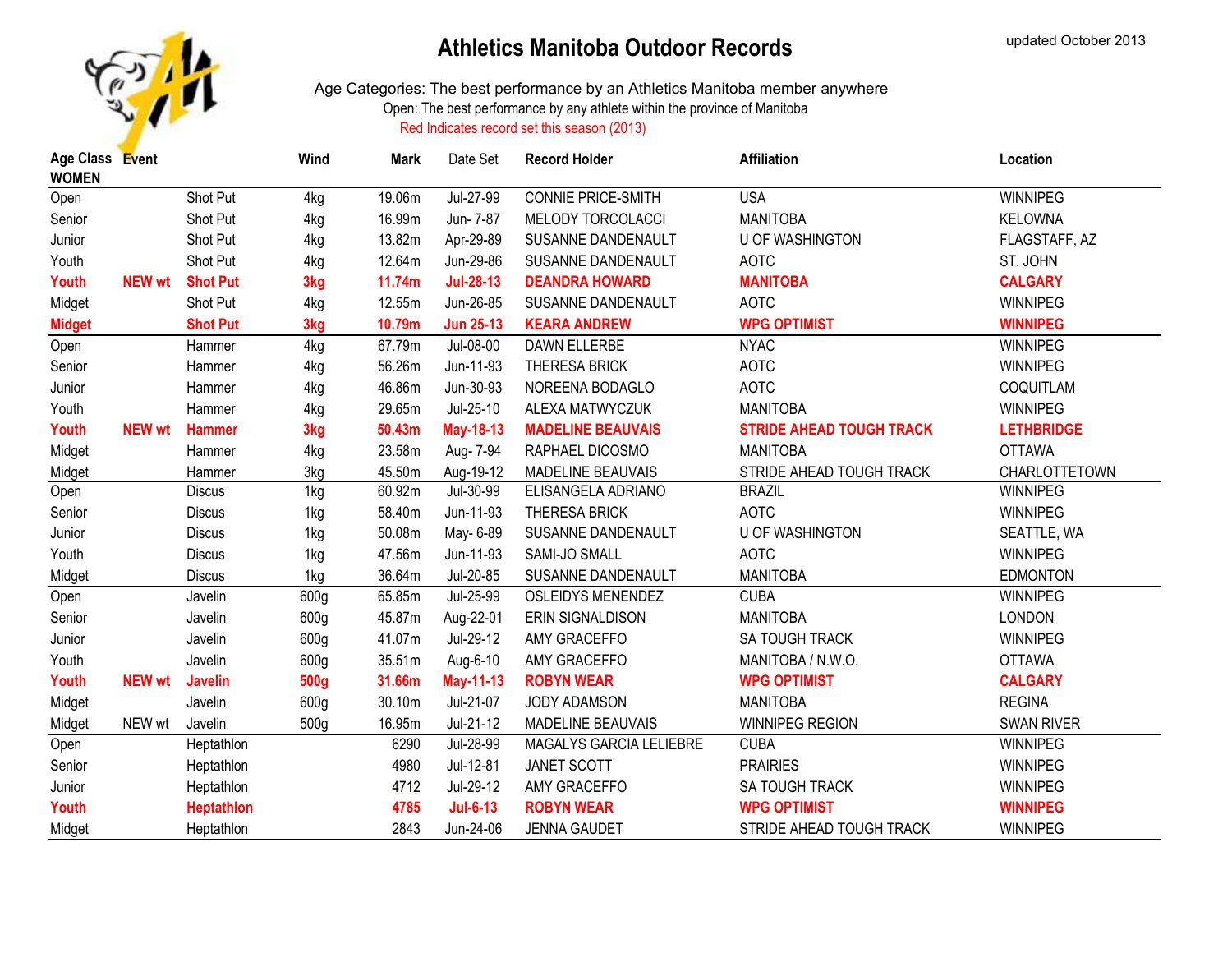

| Age Class Event<br><b>MEN</b> |       | Wind | Mark    | Date Set   | <b>Record Holder</b>     | <b>Affiliation</b>     | Location            |
|-------------------------------|-------|------|---------|------------|--------------------------|------------------------|---------------------|
| Open                          | 100m  |      | 10.08   | Jul-25-99  | <b>BERNARD WILLIAMS</b>  | <b>USA</b>             | <b>WINNIPEG</b>     |
| Senior                        | 100m  |      | 10.33   | May-25-85  | <b>COURTNEY BROWN</b>    | <b>RAIDERS TC</b>      | <b>PROVO</b>        |
| Junior                        | 100m  |      | 10.75   | Aug-10-03  | DONOVAN ALEXANDER        | <b>MANITOBA</b>        | <b>SELKIRK</b>      |
| Youth                         | 100m  |      | 10.84   | Jul- 3-82  | <b>COURTNEY BROWN</b>    | <b>AOTC</b>            | WINNIPEG            |
| Midget                        | 100m  |      | 11.06   | Aug-13-80  | <b>COURTNEY BROWN</b>    | <b>AOTC</b>            | WINNIPEG            |
| Midget                        | 150m  |      | 17.50   | Jul 10-10  | JOSHUA AHLBAUM-ATEAH     | SA TOUGH TRACK         | WINNIPEG            |
| Open                          | 200m  |      | 20.30   | Jul-28-99  | <b>CLAUDINEI SILVA</b>   | <b>BRAZIL</b>          | WINNIPEG            |
| Senior                        | 200m  |      | 20.51   | May-25-85  | <b>COURTNEY BROWN</b>    | <b>RAIDERS TC</b>      | <b>PROVO</b>        |
| Junior                        | 200m  |      | 20.81   | Jun-30-84  | <b>COURTNEY BROWN</b>    | RAIDERS TC             | WINNIPEG            |
| Youth                         | 200m  |      | 20.93   | Aug- 1-82  | <b>COURTNEY BROWN</b>    | CANADA                 | <b>BERQUISIMETO</b> |
| Midget                        | 200m  | 0.2  | 23.50   | Jul-17-11  | JOSHUA AHLBAUM-ATEAH     | <b>MANITOBA</b>        | <b>REGINA</b>       |
| Midget                        | 300m  |      | 37.25   | Jul 11-09  | <b>LEVI SADER</b>        | <b>MANITOBA</b>        | <b>MEDICINE HAT</b> |
| Open                          | 400m  |      | 44.59   | Jul-25-99  | <b>GREGORY HAUGHTON</b>  | <b>JAMAICA</b>         | <b>WINNIPEG</b>     |
| Senior                        | 400m  |      | 45.87   | May-23-87  | <b>COURTNEY BROWN</b>    | <b>RAIDERS TC</b>      | <b>HOUSTON</b>      |
| Junior                        | 400m  |      | 47.06   | Jul-19-03  | NATHAN VADEBONCOEUR      | <b>WOA</b>             | <b>BRIDGEPORT</b>   |
| Youth                         | 400m  |      | 48.45   | Aug-12-00  | <b>ERIK SPROLL</b>       | MB/NWO                 | CALGARY             |
| Midget                        | 400m  |      | 51.26   | Aug 09-08  | <b>MATTHEW FITKOWSKY</b> | MANITOBA /N.W.O.       | <b>SHERBROOKE</b>   |
| Open                          | 800m  |      | 1:45.38 | Jul-25-99  | <b>JOHNNY GRAY</b>       | <b>USA</b>             | WINNIPEG            |
| Senior                        | 800m  |      | 1:46.65 | Jul- 7-01  | DARRYL FILLION           | <b>UNATTACHED</b>      | <b>MONTREAL</b>     |
| Junior                        | 800m  |      | 1:49.17 | May-25-01  | <b>ERIK SPROLL</b>       | <b>MANITOBA</b>        | <b>VICTORIA</b>     |
| Youth                         | 800m  |      | 1:50.61 | Jul-16-00  | <b>ERIK SPROLL</b>       | <b>MANITOBA</b>        | <b>MONTREAL</b>     |
| Midget                        | 800m  |      | 1:58.51 | Aug-19-12  | JAY ORT                  | <b>MANITOBA</b>        | CHARLOTTETOWN       |
| Midget                        | 1200m |      | 3:13.05 | Aug-17-12  | JAY ORT                  | <b>MANITOBA</b>        | CHARLOTTETOWN       |
| Open                          | 1500m |      | 3:41.20 | Jul-30-99  | <b>GRAHAM HOOD</b>       | CANADA                 | WINNIPEG            |
| Senior                        | 1500m |      | 3:40.07 | Aug- 8-90  | <b>CHRIS WEBER</b>       | <b>PACESETTER</b>      | <b>MONTREAL</b>     |
| Junior                        | 1500m |      | 3:47.1h | Jun-13-86  | <b>HENRY KLASSEN</b>     | <b>TAKUS TC</b>        | <b>VICTORIA</b>     |
| Youth                         | 1500m |      | 3:57.43 | Jun-2-01   | <b>KRISTJAN HUNTER</b>   | <b>WOA</b>             | VANCOUVER           |
| Midget                        | 1500m |      | 4:10.4h | Aug- 7-98  | <b>ERIK SPROLL</b>       | <b>MANITOBA</b>        | PRINCE GEORGE       |
| Midget                        | 2000m |      | 6:03.72 | Aug-18-12  | ALEXANDRE ROUGEAU        | <b>MANITOBA</b>        | CHARLOTTETOWN       |
| Open                          | 3000m |      | 8:06.19 | May-21-91  | <b>CHRIS WEBER</b>       | AOTC                   | WINNIPEG            |
| Senior                        | 3000m |      | 7:56.48 | Jul-18-95  | <b>CHRIS WEBER</b>       | <b>RENEGADES</b>       | <b>FRANCE</b>       |
| Junior                        | 3000m |      | 8:31.21 | Aug 9-11   | <b>SAM VINCENT</b>       | <b>MANITOBA</b>        | <b>KAMLOOPS</b>     |
| Youth                         | 3000m |      | 8:43.58 | Aug- 10-13 | <b>JAY ORT</b>           | <b>MANITOBA/N.W.O.</b> | <b>LANGLEY</b>      |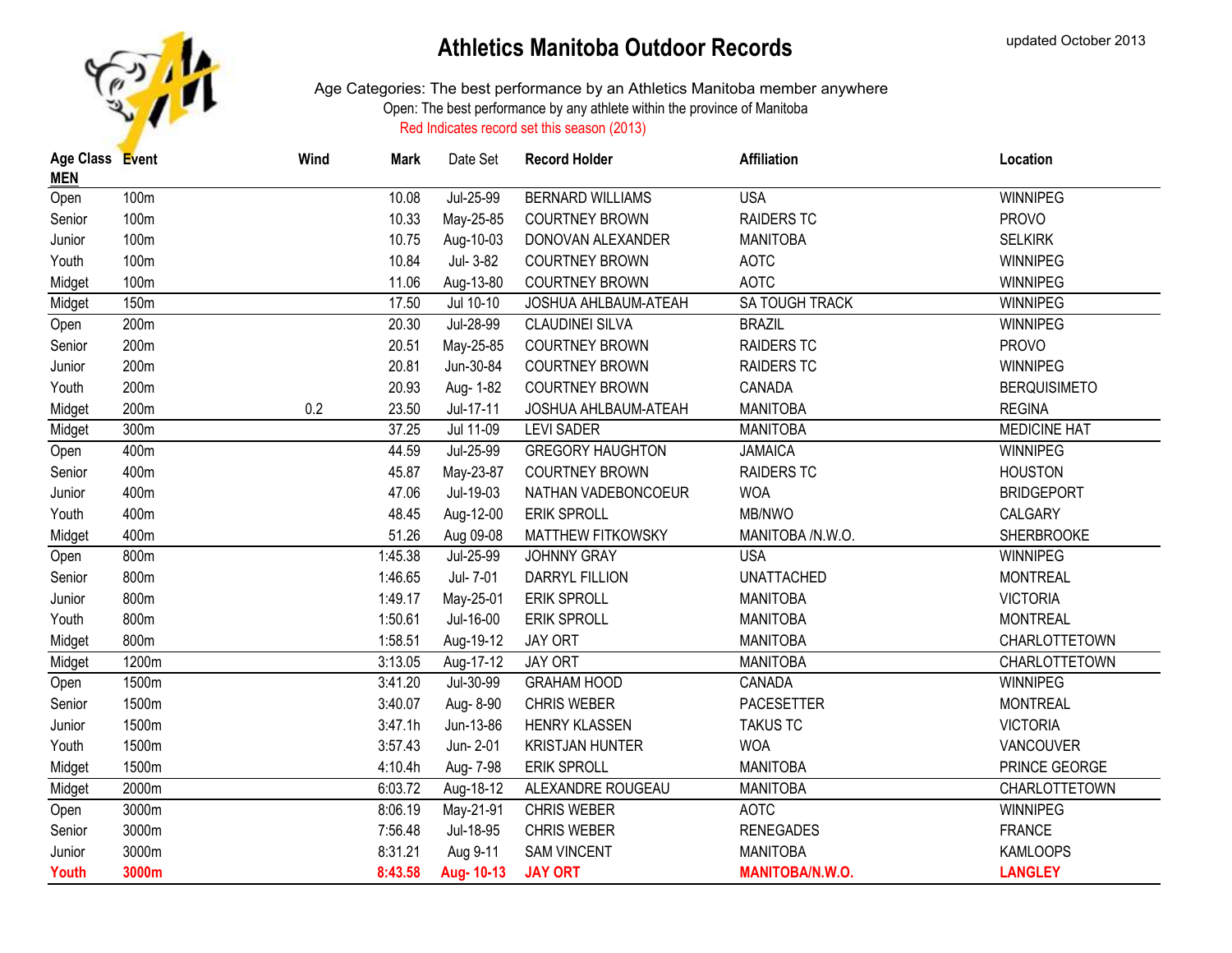

| Age Class Event |              |                | Wind | <b>Mark</b> | Date Set  | <b>Record Holder</b>    | <b>Affiliation</b>  | Location                  |
|-----------------|--------------|----------------|------|-------------|-----------|-------------------------|---------------------|---------------------------|
| <u>MEN</u>      |              |                |      |             |           |                         |                     |                           |
| Open            | 5000m        |                |      | 13:42.04    | Jul-24-99 | <b>GALVIN MARTINEZ</b>  | <b>MEXICO</b>       | WINNIPEG                  |
| Senior          | 5000m        |                |      | 13:36.12    | Jul- 2-95 | <b>CHRIS WEBER</b>      | <b>RENEGADES</b>    | GATESHEAD, ENGIAND        |
| Junior          | 5000m        |                |      | 14:14.4h    | Jul-13-80 | <b>CAREY PENNER</b>     | <b>MANITOBA</b>     | <b>SUDBURY</b>            |
| Open            | 10000m       |                |      | 28:43.50    | Jul-27-99 | <b>ENENILSON SILVA</b>  | <b>BRAZIL</b>       | <b>WINNIPEG</b>           |
| Senior          | 10000m       |                |      | 28:16.51    | Jul-25-75 | <b>CHRIS MCCUBBINS</b>  | CANADA              | <b>MONTREAL</b>           |
| Junior          | 10000m       |                |      | 30:16.6h    | Jul-06-74 | <b>RICK BOURRIER</b>    | <b>MANITOBA</b>     | <b>SASKATOON</b>          |
| Midget          | 100mH        | $0.84m - 8.5m$ |      | 14.25       | Jul 10-10 | <b>ERIC GUY</b>         | <b>WPG OPTIMIST</b> | <b>WINNIPEG</b>           |
| Open            | 110mH        | 1.067m-9.14m   |      | 13.17       | Jul-30-99 | ANIER GARCIA ORTIZ      | <b>CUBA</b>         | <b>WINNIPEG</b>           |
| Senior          | 110mH        | 1.067m-9.14m   |      | 13.54       | Aug-15-05 | JARED MACLEOD           | CANADA / WOA        | <b>ISTANBUL</b>           |
| Junior          | <b>110mH</b> | 0.991m-9.14m   |      | 14.10       | Aug-24-13 | <b>ERIC GUY</b>         | <b>CANADA</b>       | <b>MEDELLIN, COLUMBIA</b> |
| Youth           | 110mH        | 0.914m-9.14m   |      | 14.60       | Jun-23-12 | <b>ERIC GUY</b>         | <b>WPG OPTIMIST</b> | <b>WINNIPEG</b>           |
| Midget          | 200mH        | 0.762m         |      | 27.25       | Jun-25-11 | <b>CHAD ENNS</b>        | <b>WPG OPTIMIST</b> | <b>WINNIPEG</b>           |
| Youth           | 300mH        | 0.84m          |      | 40.35       | Jul 24-10 | <b>BRENDAN CUARESMA</b> | <b>MANITOBA</b>     | <b>WINNIPEG</b>           |
| Open            | 400mH        | 0.914m         |      | 48.23       | Jul-28-99 | ERONILDES ARAUJO        | <b>BRAZIL</b>       | <b>WINNIPEG</b>           |
| Senior          | 400mH        | 0.914m         |      | 50.8h       | Jun-18-68 | <b>WES BROOKER</b>      | <b>MANITOBA</b>     | RANDALL'S ISLAND, NY      |
| Junior          | 400mH        | 0.914m         |      | 53.0h       | Jun-28-81 | DAN MOROZ               | <b>TAKUS TC</b>     | <b>TORONTO</b>            |
| Youth           | 400mH        | 0.84m          |      | 57.73       | Jul 11-09 | <b>TERRENCE SAMPSON</b> | <b>MANITOBA</b>     | <b>WINNIPEG</b>           |
| Youth           | 1500m        | StplCh         |      | 4:18.3h     | Aug-11-73 | <b>LAWRIE LEWIS</b>     | <b>MANITOBA</b>     | <b>BURNABY</b>            |
| Midget          | 1500m        | StplCh         |      | 4:27.5h     | Aug-27-71 | <b>LAWRIE LEWIS</b>     | <b>MANITOBA</b>     | <b>WINNIPEG</b>           |
| Youth           | 2000m        | StplCh         |      | 6:03.94     | Aug-12-06 | <b>GREG MILLER</b>      | MANITOBA / N.W.O.   | <b>BURNABY</b>            |
| Midget          | 2000m        | StplCh         |      | 6:39.59     | Aug-06-05 | <b>GREG MILLER</b>      | <b>MANITOBA</b>     | <b>EDMONTON</b>           |
| Open            | 3000m        | StplCh         |      | 8:32.41     | Jun-27-99 | <b>JOEL BOURGEOIS</b>   | MTL OLYMPIQUE       | <b>WINNIPEG</b>           |
| Senior          | 3000m        | StplCh         |      | 8:35.39     | Jun-8-91  | <b>HENRY KLASSEN</b>    | AM                  | <b>BURNABY</b>            |
| Junior          | 3000m        | StplCh         |      | 9:02.76     | Jun-2-02  | <b>KRISTJAN HUNTER</b>  | <b>MANITOBA</b>     | <b>BURNABY</b>            |
| Youth           | 3000m        | <b>StpICh</b>  |      | 10:02.76    | Jun-24-06 | <b>GREG MILLER</b>      | <b>WOA</b>          | <b>WINNIPEG</b>           |
| Youth           | 1500m        | Racewalk       |      | 7:57.89.    | Aug-11-07 | <b>JASON REDPATH</b>    | MANITOBA / N.W.O.   | <b>OROMOCTO</b>           |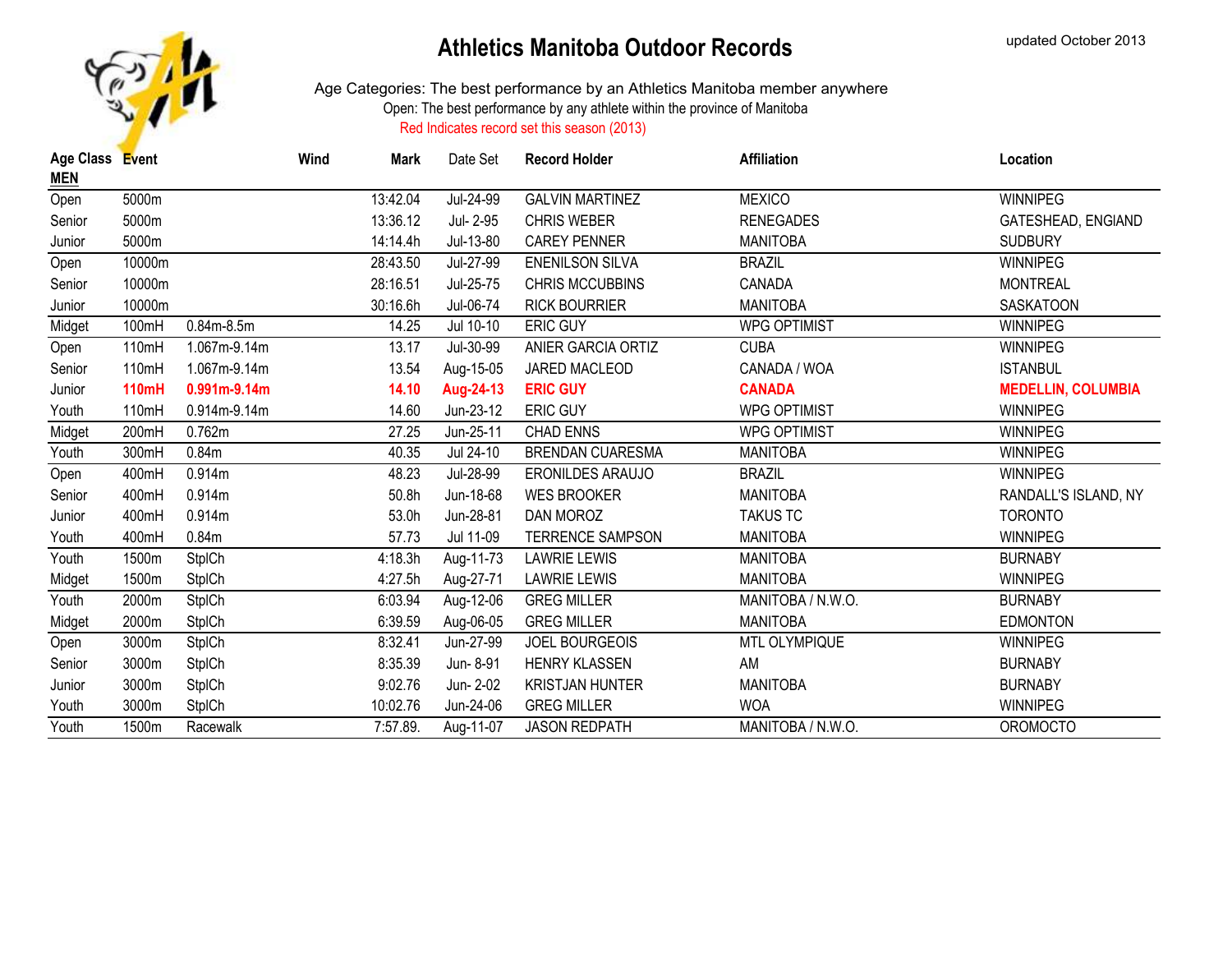

| Age Class Event<br><b>MEN</b> |               |              | Wind | <b>Mark</b> | Date Set  | <b>Record Holder</b> | <b>Affiliation</b>                                                   | Location           |
|-------------------------------|---------------|--------------|------|-------------|-----------|----------------------|----------------------------------------------------------------------|--------------------|
| Open                          | 4x100m        | Relay        |      | 38.18       | Jul-30-99 | <b>BRAZIL</b>        | R. OLIVIERA, C. SILVA, E. RIBEIRO,<br><b>SILVA</b>                   | C. WINNIPEG        |
| Senior                        | 4x100m        | Relay        |      | 40.71       | Jul-31-83 | <b>MANITOBA</b>      |                                                                      | CALGARY            |
| Junior                        | 4x100m        | Relay        |      | 41.95       | Aug-8-07  | MANITOBA WCSG        | ZACHARIE DURAND, DAVID<br>SZCZEPANIAK, KIERAN MOOLCHAN,              | STRATHCONA COUNTY  |
| Youth                         | 4x100m        | Relay        |      | 43.4h       | Aug-21-82 | <b>MANITOBA</b>      | GREG BRYSON, ANDREW ENNS, DAVE<br>MACKENZIE, COURTNEY BROWN          | <b>FREDERICTON</b> |
| Midget                        | 4x100m        | Relay        |      | 45.94       | Aug-15-99 | <b>MANITOBA</b>      | R. SYLVESTER, A. FUNSTON, J. FIELDS,<br>N. VADEBONCOEUR              | <b>SUDBURY</b>     |
| Open                          | 4x200m        | Relay        |      | 1:31.2h     | Jul-19-69 | RAZORBACK TC         |                                                                      | <b>WINNIPEG</b>    |
| Senior                        | 4x200m        | Relay        |      | 1:24.3h     | Jul-26-69 | <b>MANITOBA</b>      |                                                                      | CALGARY            |
| Junior                        | 4x200m        | Relay        |      | 1:31.2h     | Jul-19-69 | <b>RAZORBACK TC</b>  |                                                                      | <b>WINNIPEG</b>    |
| Youth                         | 4x200m        | Relay        |      | 1:36.7h     | Jun-22-70 | <b>WINGS TC</b>      |                                                                      | WINNIPEG           |
| Midget                        | 4x200m        | Relay        |      | 1:42.3h     | May-01-82 | <b>AOTC</b>          | DOUG MACKENZIE, RON DELL, DEREK<br>ROLSTONE, DAVID NEWBERRY          | WINNIPEG           |
| Open                          | 4x400m        | Relay        |      | 2:57.97     | Jul-30-99 | <b>JAMAICA</b>       | M. MCDONALD, G. HAUGHTON, D.<br>MCFARLANE, D. CLARKE                 | WINNIPEG           |
| Senior                        | 4x400m        | Relay        |      | 3:12.60     | Aug-21-97 | <b>MANITOBA</b>      |                                                                      | <b>BRANDON</b>     |
| Junior                        | 4x400m        | Relay        |      | 3:19.5h     | Aug-13-77 | <b>MANITOBA</b>      | DAVE KOZUSKA, BRENT KONANTZ,<br>DAVE MORGAN, JIM PARTAKER            | ST.JOHNS           |
| Youth                         | 4x400m        | <b>Relay</b> |      | 3:23.84     | Aug-11-13 | <b>MANITOBA</b>      | J. AHLBAUM-ATEAH, S. JOHNSON,<br><b>SHANE DILLON, CONNOR BOYD</b>    | <b>LANGLEY</b>     |
| Midget                        | 4x400m        | Relay        |      | 3:41.6h     | Jul-29-84 | <b>MANITOBA</b>      | JAMIE STEER, RON KING, DAVID<br>POWELL, SCOTT BREAKLY                | WINNIPEG           |
| Open                          | 4x800m        | Relay        |      | 7:44.3h     | Jun-26-85 | <b>RAIDERS TC</b>    | GREG ATHAYDE, ROB GUY, WYNN<br>GMITROSKI, RODGER LOURENZO            | WINNIPEG           |
| Senior                        | 4x800m        | Relay        |      | 7:44.3h     | Jun-26-85 | <b>RAIDERS TC</b>    | GREG ATHAYDE, ROB GUY, WYNN<br>GMITROSKI, RODGER LOURENZO            | <b>WINNIPEG</b>    |
| Junior                        | 4x800m        | Relay        |      | 7:55.4h     | Jul-31-72 | RAZORBACK TC         | LAURIE LEWIS, ELTON NOGA, CRAIG<br>JOHNSTON, MURRAY ARDIES           | WINNIPEG           |
| Youth                         | 4x800m        | Relay        |      | 8:41.47     | May-02-81 | <b>TAKUS TC</b>      |                                                                      | WINNIPEG           |
| Open                          | 4x1500m Relay |              |      | 18:24.4h    | May-20-72 | RAZORBACK TC         | RON MELNICHUK, BARRY STEWART,<br>WAYNE MCMAHON, LARRY SWITZER        | WINNIPEG           |
| Senior                        | 4x1500m Relay |              |      | 16:01.5h    | May-11-87 | <b>RAIDERS TC</b>    | CHAD JOHNSTON, GLEN REDPATH, ROB RICHMOND<br>GUY, KEVIN CHRISTIANSON |                    |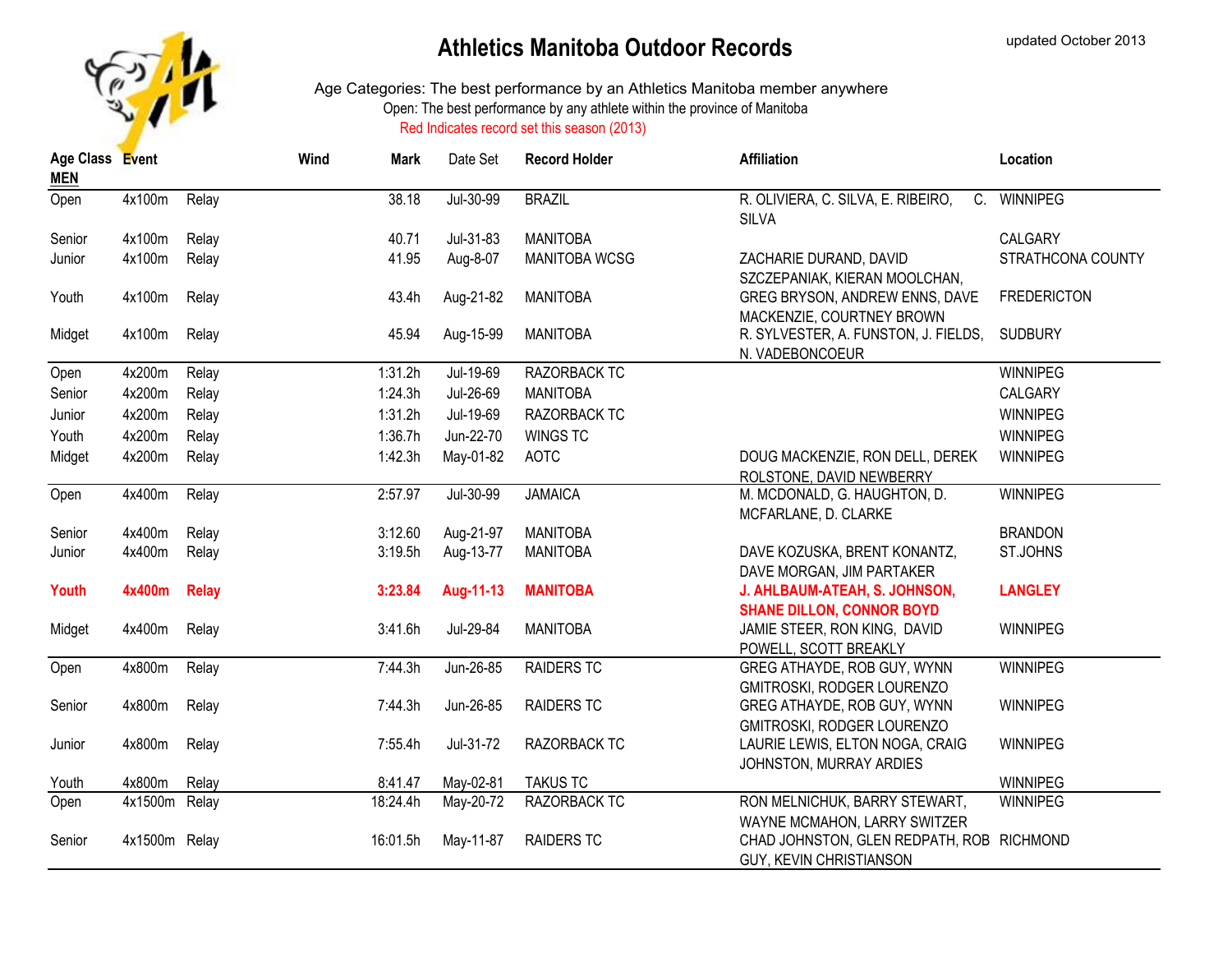

| Age Class Event<br><b>MEN</b> |       |                    | Wind              | <b>Mark</b>       | Date Set         | <b>Record Holder</b>      | <b>Affiliation</b>               | Location            |
|-------------------------------|-------|--------------------|-------------------|-------------------|------------------|---------------------------|----------------------------------|---------------------|
| Open                          | 1600m | <b>Sprt Medly</b>  | $4 - 2 - 2 - 8$   | 3:28.8h           | May-14-88        | <b>RAIDERS TC</b>         | DWAYNE FALK, CAL LANGFORD,       | <b>WINNIPEG</b>     |
|                               |       |                    |                   |                   |                  |                           | GENE DE LA SIEGGA, DOUG MCKELLAN |                     |
| Senior                        | 1600m | Sprt Medly         | $4 - 2 - 2 - 8$   | 3:28.8h           | May-14-88        | <b>RAIDERS TC</b>         | DWAYNE FALK, CAL LANGFORD,       | <b>WINNIPEG</b>     |
|                               |       |                    |                   |                   |                  |                           | GENE DE LA SIEGGA, DOUG MCKELLAN |                     |
| Junior                        | 1600m | Sprt Medly         | $4 - 2 - 2 - 8$   | 3:40.0h           | Aug-23-70        | <b>MANITOBA</b>           |                                  | ABBOTSFORD          |
| Youth                         | 1600m | Sprt Medly         | $4 - 2 - 2 - 8$   | 3:33.20           | May-6-11         | <b>KELVIN</b>             | MATTHEW FITKOWSKY, LEVI NEUFELD, | SIOUX FALLS, SD     |
|                               |       |                    |                   |                   |                  |                           | PATRICK DUNCAN, RIEL WILLMOTT    |                     |
| Midget                        | 1600m | Sprt Medly         | $4 - 2 - 2 - 8$   | 3:50.81           | Aug-18-02        | <b>MANITOBA</b>           | DREW NEUFELD, STEVE SYDORCHUK,   | <b>SHERBROOK</b>    |
|                               |       |                    |                   |                   |                  |                           | STEFAN ARNASON, DAVID KURY       |                     |
| Open                          | 4000m | Dist Medly         | 4-8-12-16         | 10:20.0h          | May-17-88        | <b>RAIDERS TC</b>         | BUDDY VOTH, CAL LANGFORD, RIC    | <b>WINNIPEG</b>     |
|                               |       |                    |                   |                   |                  |                           | CHAPMAN, DARCY READY             |                     |
| Senior                        | 4000m | Dist Medly         | $4 - 8 - 12 - 16$ | 10:20.0h          | May-17-88        | <b>RAIDERS TC</b>         | BUDDY VOTH, CAL LANGFORD, RIC    | WINNIPEG            |
|                               |       |                    |                   |                   |                  |                           | CHAPMAN, DARCY READY             |                     |
| Open                          |       | High Jump          |                   | 2.26m             | Jun-30-84        | <b>MILT OTTEY</b>         | YO                               | WINNIPEG            |
| <b>Senior</b>                 |       | <b>High Jump</b>   |                   | 2.19m             | <b>Jul-28-13</b> | <b>ALHAJI MANSARAY</b>    | <b>MANITOBA</b>                  | <b>CALGARY</b>      |
| <b>Junior</b>                 |       | <b>High Jump</b>   |                   | 2.19m             | <b>Jul-28-13</b> | <b>ALHAJI MANSARAY</b>    | <b>MANITOBA</b>                  | <b>CALGARY</b>      |
| Youth                         |       | High Jump          |                   | 2.04m             | Jul-11-07        | LUCAS RODEWALD            | CANADA                           | OSTRAVA, CZR        |
| Midget                        |       | High Jump          |                   | 1.96m             | Jun-29-74        | <b>GARRY SCOTT</b>        | <b>MANITOBA</b>                  | WINNIPEG            |
| Open                          |       | Pole Vault         |                   | 5.60m             | Jul-27-99        | PATRICK MANSON            | <b>USA</b>                       | WINNIPEG            |
| Senior                        |       | Pole Vault         |                   | 4.78m             | Jul-6-07         | <b>CLIFF CAINES</b>       | <b>WOA</b>                       | <b>WINNIPEG</b>     |
| Junior                        |       | Pole Vault         |                   | 4.40m             | Jul-31-82        | <b>DON LAWSON</b>         | CANADA                           | <b>BERQUISIMETO</b> |
| Youth                         |       | Pole Vault         |                   | 4.50m             | Jun-14-11        | <b>VITALIY BILENKO</b>    | <b>WPG OPTIMIST</b>              | FLORENCE, ITALY     |
| <b>Midget</b>                 |       | <b>Pole Vault</b>  |                   | 3.41 <sub>m</sub> | <b>Jul-6-13</b>  | <b>JAMES KENNY</b>        | <b>WPG OPTIMIST</b>              | <b>WINNIPEG</b>     |
| Open                          |       | Long Jump          |                   | 8.52m             | Jul-25-99        | <b>IVAN PEDROSO SOLER</b> | <b>CUBA</b>                      | WINNIPEG            |
| Senior                        |       | Long Jump          |                   | 7.93m             | Jul- 8-00        | <b>MIKE LABERGE</b>       | <b>FLYING MAC</b>                | FLAGSTAFF, AZ       |
| Junior                        |       | Long Jump          |                   | 7.33m             | Jul-21-06        | NATHAN LABBE              | <b>WOA</b>                       | <b>SHERBROOKE</b>   |
| Youth                         |       | Long Jump          |                   | 7.00m             | Jun-25-05        | <b>NATHAN LABBE</b>       | <b>UNATTACHED</b>                | WINNIPEG            |
| Midget                        |       | Long Jump          |                   | 6.47m             | Jun-20-86        | <b>JASON BOGEN</b>        | <b>ROBERT ANDREWS</b>            | WINNIPEG            |
| Senior                        |       | Triple Jump        |                   | 15.92m            | Aug- 1-87        | DEXTOR BELTON             | <b>MANITOBA</b>                  | <b>OTTAWA</b>       |
| Junior                        |       | Triple Jump        |                   | 14.51m            | Jul- 6-53        | <b>JACK SMYTH</b>         | WAA HOUNDS                       | WINNIPEG            |
| Youth                         |       | <b>Triple Jump</b> |                   | 13.65m            | Jul-27-07        | DAVID WALFORD             | <b>WOA</b>                       | ABBOTSFORD          |
|                               |       |                    |                   | 13.65m            | <b>Jul-28-13</b> | <b>LUXON GLOR</b>         | <b>TEAM MANITOBA</b>             | <b>CALGARY</b>      |
| <b>Midget</b>                 |       | <b>Triple Jump</b> |                   | 12.60m            | Aug-9-13         | <b>THOMAS WALSER</b>      | <b>MANITOBA/NWO</b>              | <b>LANGLEY</b>      |